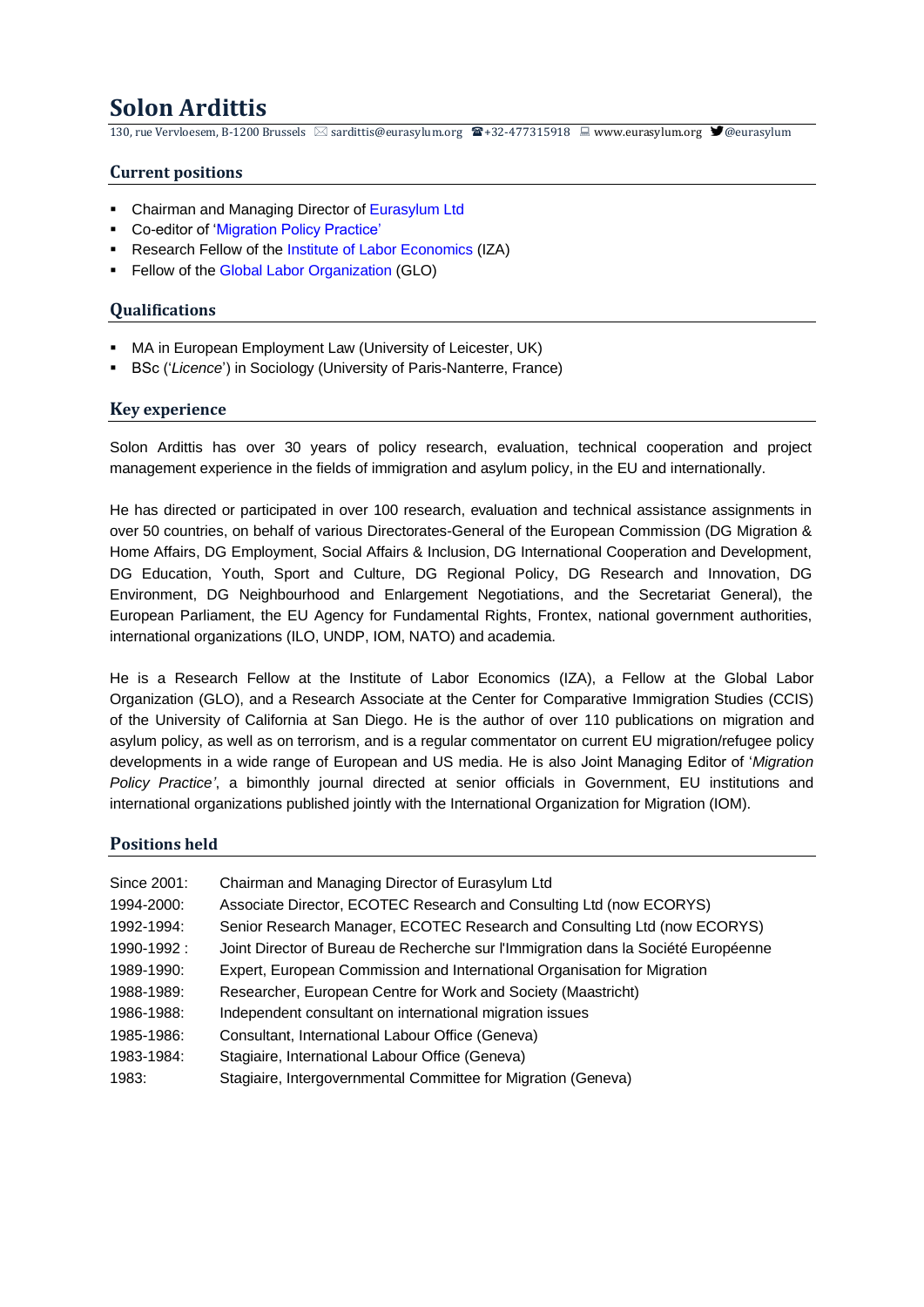# **Main research, evaluation and consultancy projects**

- Study on employers' sanctions legislation in the USA (International Labour Office ILO, 1983).
- Evaluation of the UNDP/TOKTEN Programme for Highly Qualified Expatriate Migrants (International Labour Office - ILO, 1983).
- Evaluation of Policies implemented by the Southern European Governments for the Assisted Return of their Expatriate Nationals (International Labour Office - ILO, 1984).
- Management of a research programme on labour migration in Europe (European Centre for Work and Society, Maastricht, 1988-1989)
- Evaluation of the EC/IOM Programme for the Return of Expatriate Professionals to five Central American Countries (Costa Rica, Dominican Republic, Honduras, Nicaragua, Panama) (European Commission, former DGI, and IOM, 1989).
- Evaluation of EC Structural Funds' Interventions in Favour of Human Resources in Objective 1 Regions (European Commission, former DGV and an inter-service group composed of former DGVI, DGXVI, DGXXII and the Task Force "Human Resources", 1992-1993).
- Member of the SYSDEM central analysis unit (European Commission, former DGV, 1993-1995).
- Analyst in the ENVIREG Programme ("Environment in Objective 1 Regions") (EC, former DGXVI, 1993-1995).
- Analyst in the Network of Employment Coordinators (NEC) (European Commission, former DGV, 1993).
- Analyst in the RECITE Programme ("Regions and Cities of Europe") (EC, former DGXVI, 1993).
- Analyst in the External Support Unit on Regional Policy (SIS) (European Commission, former DGXVI, 1994).
- Study on Mobility of Occupational Groups within the European Union (EC, former DGXXII, 1994).
- Study on Migration from Maghreb Countries (European Commission, former DGI, 1993).
- Evaluation of the Education and Training System of Belgium's new Objective 1 Region (Hainaut) (European Commission, former DGV, 1993).
- COST project on Internal Migration and Regional Development in Hungary (European Commission, former DGXII, 1994).
- Co-editor of ECOTEC's Working Papers series (1994-2000)
- Assessment of Job Competition between Unemployed and Employed Job-Seekers and the Role of Public Employment Services (UK Employment Department, 1995).
- Study on Job Creation and New Occupations in Different Sectors of the European Union's Economy (European Commission, former DGV, "Employment Framework Task Force", 1995).
- Management of project on Exchange of Experience between Andalucia, Macedonia-Thrace and the Russian Federation on the Reintegration of Returning Migrants (EC, former DGXVI, ECOS-OUVERTURE, 1994).
- Evaluation of the Euroform, Now and Horizon programmes in all the member states (EC, former DGV, 1995).
- Evaluation of the Leonardo da Vinci Programme (European Commission, former DGXXII, 1996).
- Evaluation of the European Year for Lifelong Learning (European Commission, former DGXXII, 1997).
- Management of Tacis Project on the Development and Implementation of Russia's Migration Policy (European Commission, former DGIA, 1995-1997).
- Co-management of Tacis Project on Social Protection and Integration of Migrants in the Russian Federation (European Commission, former DGIA, 1997-1999).
- Evaluation of the Tacis Policy Advice Programme in Russia and Moldova (EC, former DGIA, 1999).
- Study on the EU Member States' Policies and Legislation on the Admission of Third-Country Nationals for Employment Purposes (European Commission, DG Justice and Home Affairs, 1999-2000).
- Management of the consortium holding one of the Lot 8 Framework Contracts on social development in all the non-EU countries (European Commission, EuropeAid, 2000).
- Management of the Support Office of the European Refugee Fund (European Commission, DG Justice and Home Affairs, 1999-2000).
- Co-management of the transnational networks on asylum-seekers under the EQUAL Programme of the European Commission (European Commission, DG Employment and Social Affairs, 2001-2002).
- Evaluation of the Grant Applications for the European Refugee Fund's Community Actions 2002 (European Commission, DG Justice and Home Affairs, 2002).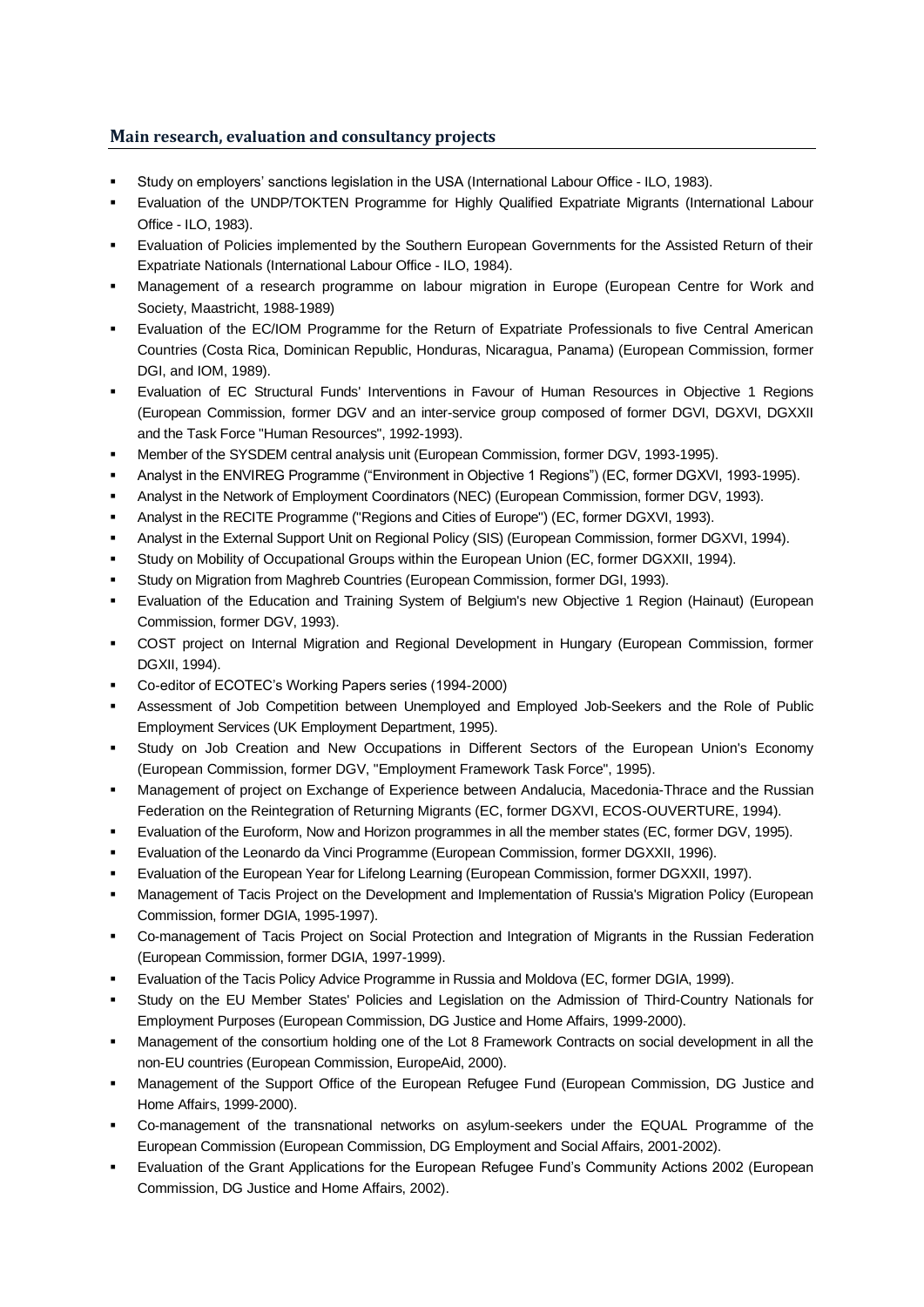- Thematic Evaluation of Population and Development Programmes in EC External Cooperation (European Commission, EuropeAid, 2002-2003).
- Study on International policies for the removal of rejected asylum seekers (Home Office, UK, 2002-2003).
- Mid-Term Evaluation of the European Refugee Fund (European Commission, DG Justice and Home Affairs, 2003).
- Senior expert in the Phare project on "Technical Assistance to the Bulgarian National Customs Agency and National Border Police Service for Facilitation of Danube River Border Crossings" (European Commission, DG Enlargement, 2003).
- Evaluation of the European Initiative for Democracy and Human Rights (EIDHR) (European Commission, EuropeAid, 2004).
- Co-management, with ESN, of the consortium entrusted with the development of "Information and Communication Operations relating to activities supported by the European Union in the field of Justice and Home Affairs in 2004, 2005 and 2006" (European Commission, Directorate-General for Justice and Home Affairs, 2004-2006).
- Study on "European Union Policy-Making on Asylum", on behalf of the Institute for Public Policy Research (IPPR, London, 2004).
- Co-management, with CKP Ltd, of the CARDS project on "Technical Assistance to Develop and Implement a National Action Plan for Migration and Asylum in the former Yugoslav Republic of Macedonia (FYROM)", on behalf of the European Commission (EuropeAid - European Agency for Reconstruction, 2004-2005).
- Co-management of the "Final Evaluation of the first phase (2000-2004), and the definition of a common assessment framework for the second phase (2005-2010), of the European Refugee Fund", on behalf of the European Commission (Directorate-General for Justice, Freedom and Security, 2005-2006).
- Co-management, with CKP Ltd, of the CARDS project on "Institutional building support to the Commissariat for Displaced Persons in Montenegro", on behalf of the European Commission (European Agency for Reconstruction - EAR) (2006-2007).
- Senior expert in the team implementing a fact-finding mission, and the design of an EU action programme, on "Control of illegal migration and countering of document fraud in Ghana"*,* on behalf of the Ministry of Foreign Affairs of the Netherlands (Asylum and Migration Section, Directorate for People Trafficking and Transportation) (2006).
- Co-management, with CKP Ltd, of the CARDS project entitled "Follow up of the Functional Review of the Return Sector in Bosnia and Herzegovina", on behalf of the European Commission (2007-2008).
- Senior Expert on justice and home affairs (migration, asylum, border management, trafficking in human beings, customs, drugs trafficking, money laundering and crime prevention) in the consortium led by Egeval II entrusted with the *"*Evaluation of the EC Country Strategy in the Republic of Moldova (2000-2006)"*,* on behalf of the European Commission (2007)
- Co-management, with the International Organization for Migration (IOM), of a research project on "Public Evaluation Policies and Practices in the field of Migration", funded by the International Organization for Migration (IOM, Geneva, 2006-2007).
- Management of three Framework Contracts with the EU Agency for Fundamental Rights, for policy research and studies on *'*Policies relating to immigration, integration and citizenship' (Lot 29), 'Policies relating to social inclusion, equal opportunities and non-discrimination' (Lot 30) and 'Policies relating to human/fundamental rights and minority rights' (Lot 31) (EU Agency for Fundamental Rights, Vienna, 2007-2011).
- Study on 'The protection of trafficked children', on behalf of the EU Agency for Fundamental Rights (2007-2008).
- Study on 'The protection of irregular immigrant minors and asylum seeking children', on behalf of the EU Agency for Fundamental Rights (2007-2008).
- Evaluation of 'The use and effectiveness of automated passenger border entry and exit systems internationally', on behalf of the UK Home Office (Immigration Research and Statistics – IRS – and Home Office Scientific Development Branch – HOSDB) (2008).
- Study on *"*Recent measures taken to address irregular migration in Europe, with a special focus on irregular migration from China*"*, on behalf of the International Organization for Migration (IOM, Geneva) (2008).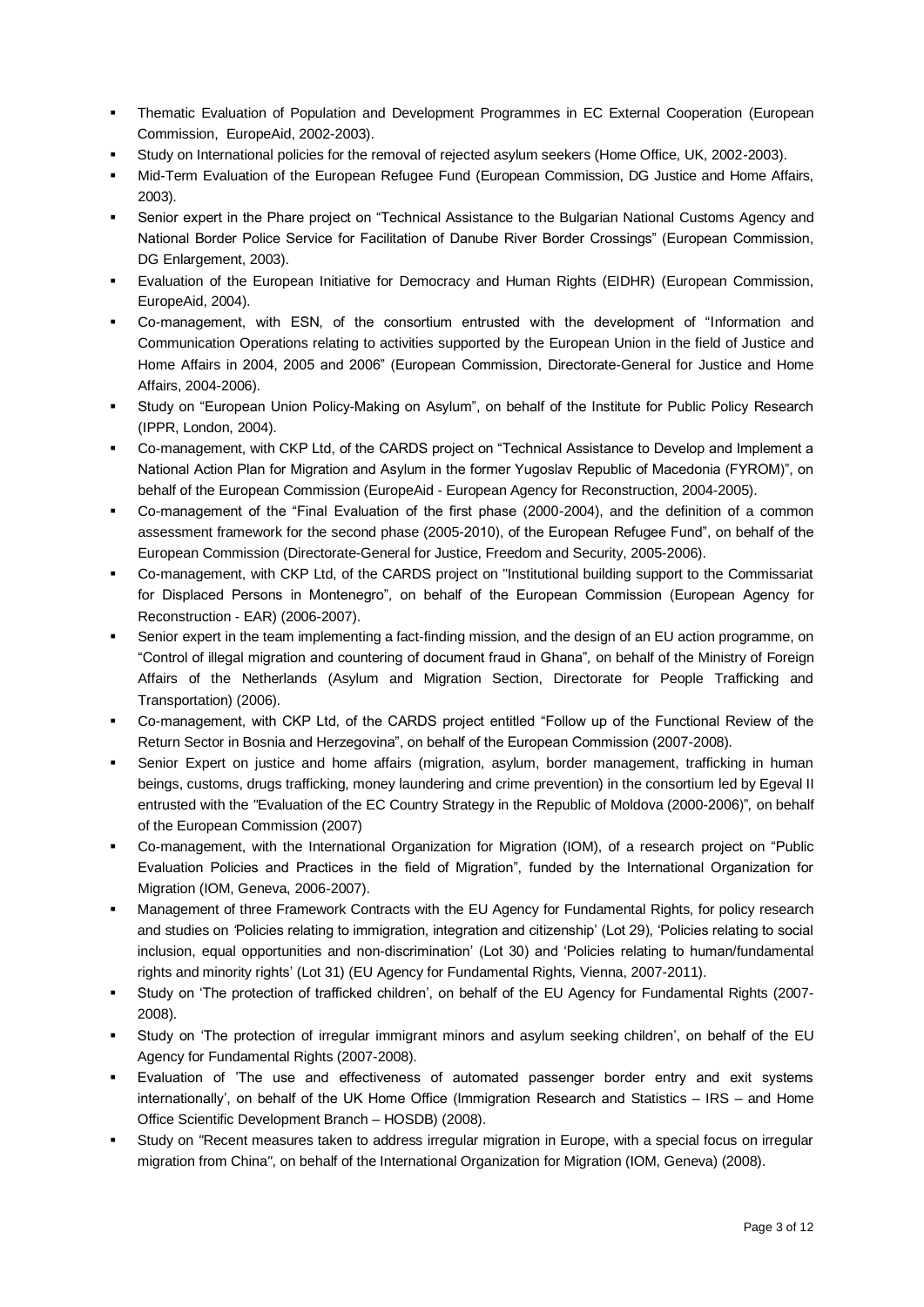- Study on *"*Administrative and technical aspects of land border checkpoints in the United Arab Emirates*"*, on behalf of the Ministry of Presidential Affairs of the United Arab Emirates (2008).
- Evaluation of "The implementation of the EU External Borders Fund in Greece", on behalf of the European Commission (Directorate-General for Justice, Freedom and Security) (2009).
- Co-management of a project on the "Establishment of custody centres and temporary holding facilities for irregular migrants in Ukraine'', on behalf of the European Commission (EuropeAid) (2009-2012)
- Co-management, of a *"*Study on the feasibility of establishing a mechanism for the relocation of beneficiaries of international protection*",* on behalf of the European Commission (DG Justice, Freedom and Security) (2009-2010)
- Management of two Framework Contracts for the 'Provision of external expertise to the European Parliament's Committee on Civil Liberties, Justice and Home Affairs (the LIBE Committee) in the field of Justice and Home Affairs including Impact Assessment studies – Lot 3 (Asylum) and Lot 4 (Immigration, Integration and Management of the EU's External Borders), on behalf of the European Parliament (DG Internal Policies) (2010-2014)
- Preparation of an EU-Ukraine Twinning Programme on *"*Enhancing the Public Authorities' Efficiency in the area of Migration Processes Management, in particular in the context of the Implementation of the EU-Ukraine Readmission Agreement", on behalf of the European Commission (EuropeAid) (2010)
- Study on *"The implementation of Article 80 of the Treaty on the Functioning of the European Union (TFEU)* on the principle of solidarity and fair sharing of responsibility, including its financial implications, between the Member States in the field of border checks, asylum and immigration", on behalf of the European Parliament (Directorate-General for Internal Policies) (2010-2011).
- Study on The reception of and social benefits for illegal migrants and rejected asylum seekers in Belgium, Denmark, France, and the Netherlands', on behalf of the Dutch Government's Advisory Committee on Migration Affairs (ACVZ, The Hague) (2011)
- Study on The situation of third-country nationals pending postponed return/removal in the EU Member States and the Schengen Associated Countries'*,* on behalf of the European Commission (DG Home Affairs, 2011- 2013).
- Study on 'The feasibility and legal and practical implications of establishing a mechanism for the joint processing of asylum applications on the territory of the European Union'*,* on behalf of the European Commission (DG Home Affairs, 2011-2012).
- Study on 'The requirements specific to minors travelling alone or accompanied, legally entering or leaving the Member States and Associated Countries', on behalf of the European Commission (DG Home Affairs, 2011- 2012).
- Member of the SACO consortium entrusted with a 'Framework contract COM 2011 Lot 1, for studies and technical assistance in all fields covered by the EC cooperation and development programmes for countries outside the European Union', on behalf of the European Commission (EuropeAid, 2011-2013).
- Framework contract for the 'Supply of Impact Assessment, evaluation and evaluation related services in the area of Home Affairs (Lot 2)', on behalf of the European Commission (DG Home Affairs, 2011-2013).
- Co-management, with Ramboll, of a *"*Compilation of the national evaluation reports on the results and impacts of actions co-financed by the European Fund for the Integration of Third-country nationals, from 2007 to 2010, and the European Refugee Fund, from 2008 to 2010, and production of a report at European Union level for each Fund*"*, on behalf of the European Commission (Directorate-General for Home Affairs, 2013).
- Drafting and management of Eurasylum's "Monthly Policy Interviews" series (2004-2013).
- *'*Monitoring of the implementation of the European Return Fund (RF) in Ireland', on behalf of the European Commission (Directorate-General for Home Affairs, 2014).
- Framework Contract on the *"*Provision of external expertise to the Committee on Civil Liberties, Justice and Home Affairs (the LIBE Committee), in the field of Justice and Home Affairs including Impact Assessment studies – Lot 4 (Immigration, Integration and Management of the EU's External Borders)*"*, on behalf of Directorate-General for Internal Policies of the European Parliament (2014-2018).
- Co-management, with Ramboll, of the *'*External Evaluation of FRONTEX', on behalf of the EU Agency for the Management of Operational Cooperation at the External Borders of the Member States of the European Union (FRONTEX, Warsaw, 2014-2015).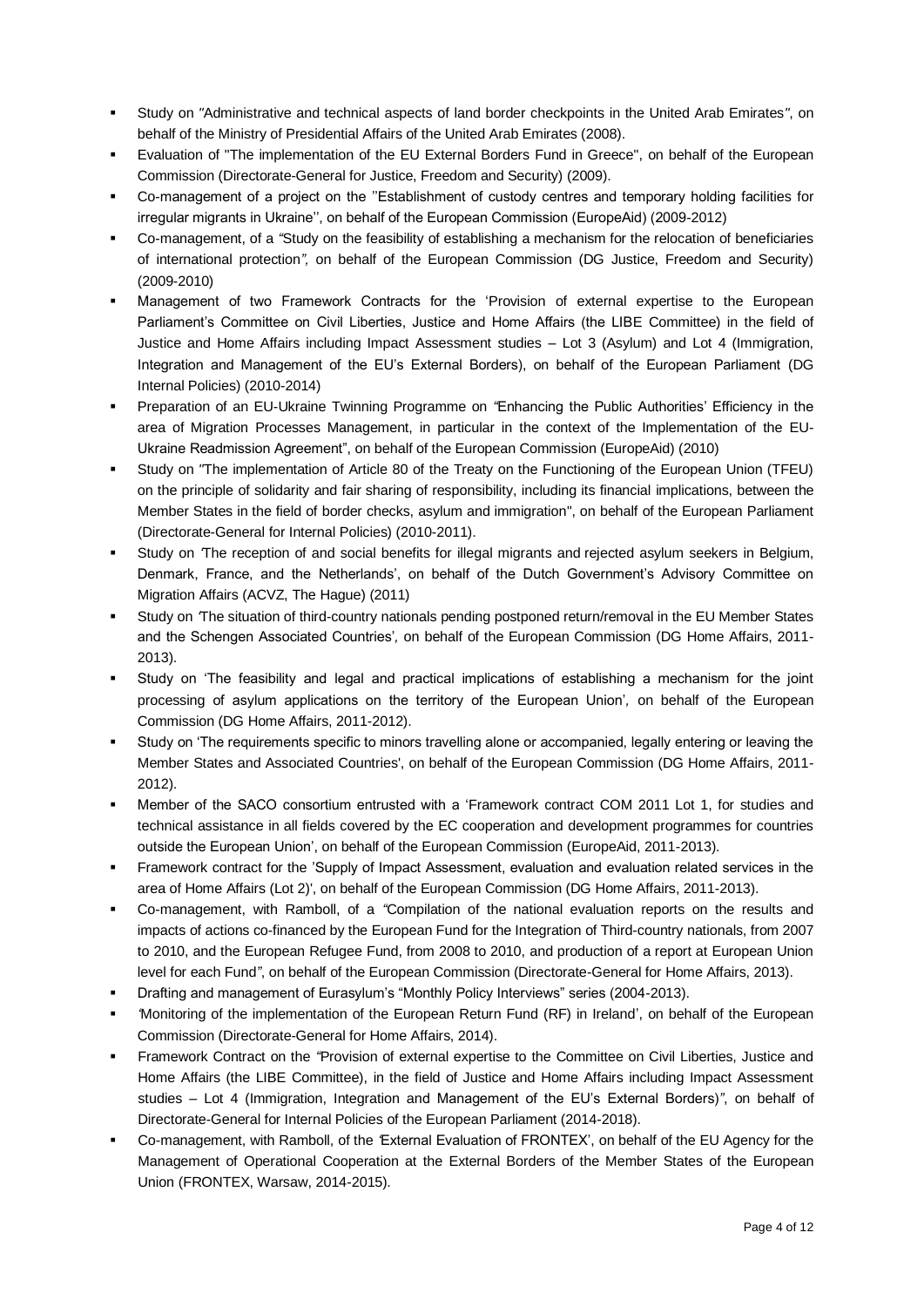- *'*Monitoring of the implementation of the External Borders Fund (EBF) and the European Return Fund (RF) in Portugal', on behalf of the European Commission (Directorate-General for Home Affairs, 2014).
- *'*Study on key priorities for the development of Libya's migration policy'*,* on behalf of the International Organization for Migration (IOM, Geneva, 2014).
- *'*Monitoring of the implementation of the External Borders Fund in Sweden', on behalf of the European Commission (Directorate-General for Home Affairs, 2015).
- 'Contribution to NATO's Strategic Foresight Analysis Report', on behalf of NATO (Allied Command Transformation – ACT, Norfolk, Virginia, 2015).
- 'Preparation of a draft strategy for the Greek government in the event Turkey suspends its implementation of the EU-Turkey agreement on migration' (Greek Permanent Representation to the European Union, 2016).
- 'Evaluation of project proposals under the 'Integration' strand of the Asylum, Migration and Integration Fund' (AMIF), on behalf of the European Commission (DG Migration & Home, 2017).
- Co-management, with Ecorys, ICMPD and MPI-Europe, of a *four-year framework contract on "Consultancy*  and technical support services in the area of irregular migration" (Lot 1), on behalf of the European Commission (DG Migration & Home Affairs, 2017-2021).
- *Contribution of a series of articles on irregular migration to Europe for IOM's Global Migration Data Portal,* on behalf of the International Organization for Migration (Global Migration Data Analysis Centre – GMDAC, 2017).
- Co-management, with Ecorys, ICMPD, MPI-Europe and the Migration Policy Group (MPP), of a *four-year framework contract on "Consultancy and technical support services in the area of legal migration and integration" (Lot 2),* on behalf of the European Commission (DG Migration & Home Affairs, 2017-2021).
- Representative of Eurasylum at the UN Intergovernmental Conference on the Global Compact for Migration (Marrakech, 10-11 December 2018)
- Member of the core team entrusted with the *Evaluation of the EU's interventions on migration in third countries*, on behalf of the European Commission (DG NEAR and DG DEVCO, 2019-2021)

# **Other current professional activities and affiliations**

- Co-editor of ['Migration Policy Practice'](http://www.eurasylum.org/journal/)
- Research Fellow of the [Institute of Labor Economics \(IZA\)](https://www.iza.org/)
- Fellow of the [Global Labor Organization \(GLO\)](http://glabor.org/wp/)
- Member of the peer review team established by the [UN Network on Migration](https://migrationnetwork.un.org/) in November 2020 for the validation of reports and other material related to the implementation of the UN Global Compact for Safe, Orderly and Regular Migration (GCM).
- Research Associate at the [Center for Comparative Immigration Studies \(CCIS\)](https://ccis.ucsd.edu/) of the University of California at San Diego
- Regular referee for various international journals on migration and asylum affairs

## **Additional qualifications**

- Certificate in Design and Evaluation of Development Cooperation Projects (International Labour Organization – ILO, Geneva)
- Certificate in Conflict Management and Negotiation *(*Inter-American Defense College, in association with the Institute of World Affairs, USA)
- Certificate in the Conduct of Humanitarian Relief Operations (United Nations Institute for Training and Research - UNITAR, New York)
- Certificate of the Institute of International Human Rights Law (Strasbourg, France)
- Certificate on Achieving Sustainable Development Goals (Trinity College Dublin)
- Certificate on Global Systems Science and Policy (UNESCO/UNITWIN Complex Systems Digital Campus)
- Certificate on International Migration (Sciences Po, Paris)
- Certificate on Evaluating Social Programs (Massachusetts Institute of Technology MIT. A course led by Esther Duflo, 2019 Nobel Prize in Economic Sciences)
- Certificate on Terrorism and Counterterrorism (School of Foreign Service, Georgetown University)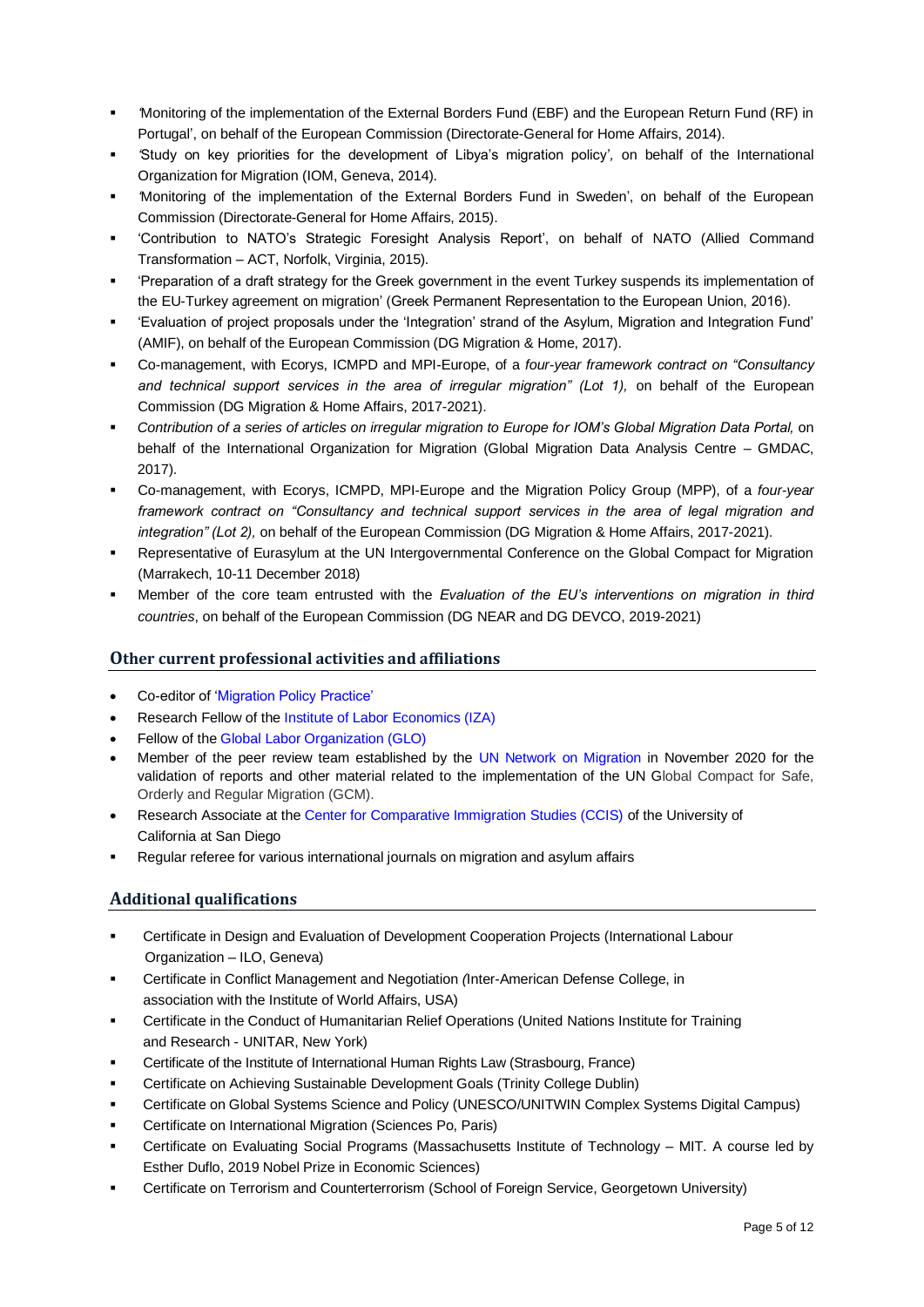#### **Publications**

- (1981) "Ville libre Christiana est devenue ville morte", in *Libération* (Paris), no.116, 28 September 1981, p.20.
- (1984) "Les Clandestins et les sanctions à l'encontre des employeurs aux Etats-Unis: l'anti-modèle des lois d'Etat", in *Studi Emigrazione/Etudes Migrations* (Rome), Vol.XXI, no.74 (June 1984), pp.153-174.
- (1984) *Annotated Bibliography on International Return Migration* (Geneva: International Labour Office, 1984), 59p.
- (1985) *The Assisted Return of Qualified Migrants to their Countries of Origin: the UNDP and ICM Multilateral Programmes* (Geneva: International Labour Office, 1985), 60p. (Also published in French)
- (1985) "Pour une régulation concertée des courants de compétences entre pays en développement et pays d'emploi", in *Revue Européenne des Migrations Internationales* (Poitiers, CNRS), Vol.I, no.1 (September 1985), pp.103-121. [\(http://www.persee.fr/doc/remi\\_0765-0752\\_1985\\_num\\_1\\_1\\_968?q=ardittis\)](http://www.persee.fr/doc/remi_0765-0752_1985_num_1_1_968?q=ardittis)
- (1988) *Migration de retour en Europe du Sud* (Geneva:International Labour Office, 1988), 67p.
- (1988) "Towards a Definition of Optimal Modes of Know-How Transfer in Developing Countries through Temporary Return of Expatriate Brains", *Proceedings of the Fourth International Workshop on the Transfer of Knowledge through Expatriate Nationals*, organised jointly by the United Nations Development Programme (UNDP) and the Council for Scientific and Industrial Research (CSIR) of the Government of India (New-Delhi, 3-8 February 1988), 12p.
- (1988) (with S. Grudzielski) "Perspectives et enjeux d'une intégration des effectifs migrants en Europe", *Proceedings of the 8th Seminar on the Impact of Migration on Social Structures*, organised by the Intergovernmental Committee for Migration (Geneva, 13-16 September 1988), 16p. (Reprinted in *NEWS*, Maastricht:ECWS, no.16, February 1989, pp.3-8.)
- (1988) (with D. Van der Werf) *Migration in a European Perspective: Selected Issues and Prospects* (Maastricht: European Centre for Work and Society), 50p.
- (1989) "Tendances et nouveaux enjeux de l'exode des cerveaux des pays en développement", in *Studi Emigrazione/Etudes Migrations* (Rome), Vol.XXVI, no.94 (June 1989), pp.272-281.
- (1989) "Attirer les compétences, éviter l'exode des cerveaux en Chine populaire", in *Le Monde Diplomatique* (Paris), no. 425 (August 1989), p.16. [\(https://www.monde-diplomatique.fr/1989/08/ARDITTIS/41961\)](https://www.monde-diplomatique.fr/1989/08/ARDITTIS/41961)
- (1990) *Evaluation of the EC-IOM Project for the Reintegration of Qualified Latin American Nationals in Five Central American Countries* (Brussels and Geneva: European Commission and International Organization for Migration, 1990), 119p. (Also published in Spanish).
- (1990) "Exode des compétences, migrations internes et gestion des ressources humaines en Chine populaire", in *Studi Emigrazione/Etudes Migrations* (Rome), Vol. XXVII, no.98 (June 1990), pp.277-288
- (1990) "Labour Migration and the Single European Market: a Synthetic and Prospective Note", in *International Sociology* (London), Vol.V, no.4 (December 1990), pp.461-474 [\(https://journals.sagepub.com/doi/pdf/10.1177/026858090005004007\)](https://journals.sagepub.com/doi/pdf/10.1177/026858090005004007)
- (1991) "Targeted Reintegration of Expatriate Brains into Developing Countries of origin: The EC-IOM Experience in Central America", in *International Migration* (Geneva), Vol.XXIX, no.3 (September 1991), pp.371- 388 [\(https://onlinelibrary.wiley.com/doi/abs/10.1111/j.1468-2435.1991.tb01026.x\)](https://onlinelibrary.wiley.com/doi/abs/10.1111/j.1468-2435.1991.tb01026.x)
- (1991) "Needs and Scope for future Research on New Migration to Europe, *Proceedings of the Expert Meeting on International Migration*, organised by the United Nations Economic Commission for Europe (ECE) and the United Nations Fund for Population Activities (Geneva, 16-19 July 1991), 5p.
- (1991) "Prospects and Issues in Skilled Migration from Eastern to Western Europe", *Proceedings of the Fifth International Workshop on the Transfer of Knowledge Through Expatriate Nationals (TOKTEN),* organized jointly by the United Nations Development Programme (UNDP) and the Department of Foreign Affairs of the Philippines (Manila, 13-17 November 1991), 28p.
- (1992) "The New Brain Drain from Eastern to Western Europe", in *The International Spectator* (Rome: Institute of International Affairs), Vol.XXVII, no.1 (January 1992), pp. 79-96 [\(https://www.tandfonline.com/doi/abs/10.1080/03932729208457963?journalCode=rspe20\)](https://www.tandfonline.com/doi/abs/10.1080/03932729208457963?journalCode=rspe20)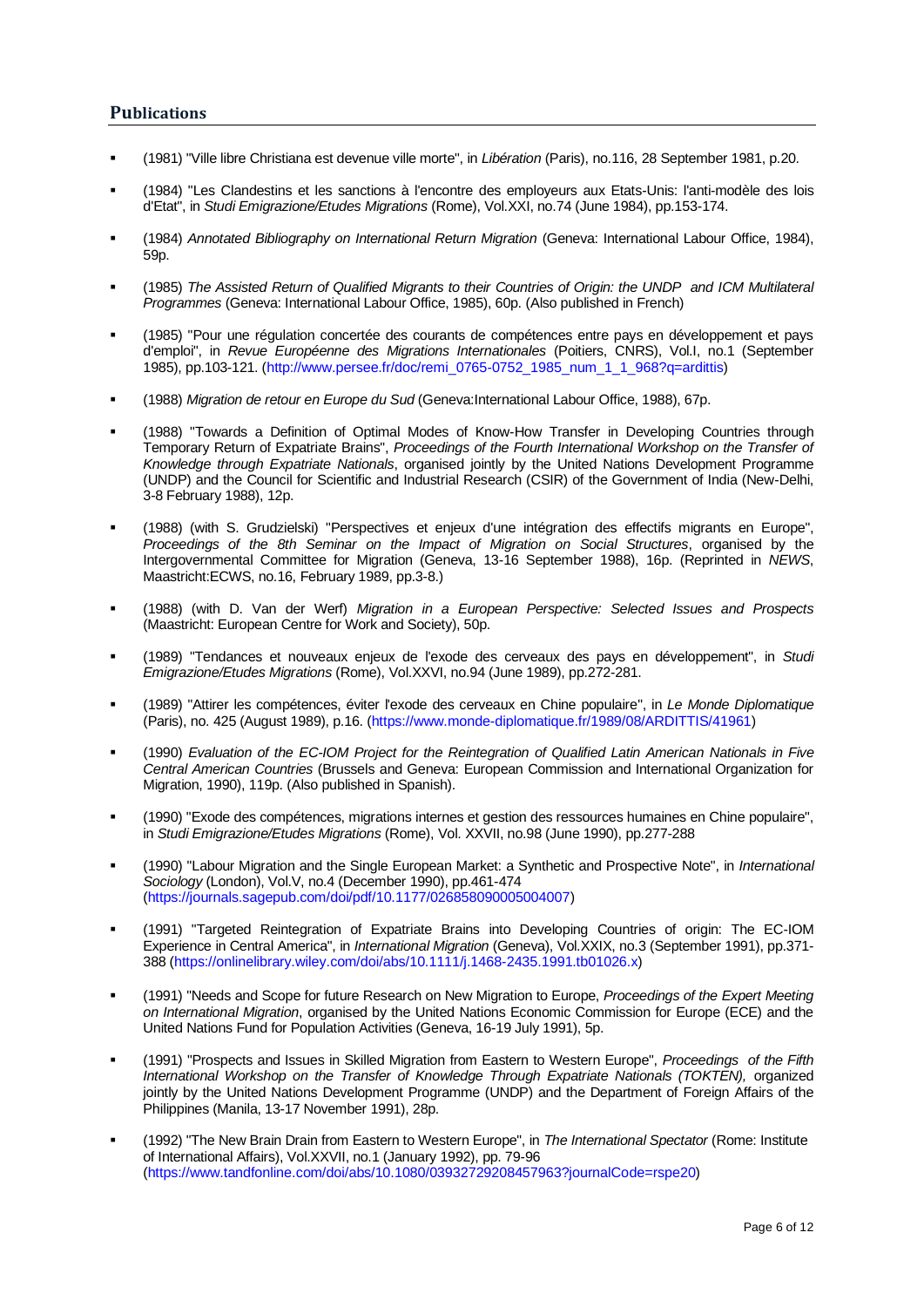- (1992) "The Institutional Management of Linguistic Communities in Belgium: Any Lessons for Former Yugoslavia?", in *Medunarodni Problemi* (Belgrade: Institute for International Politics and Economics), Vol. XLIV, n.3-4, (July-December 1992), pp. 243-251.
- (1993) *Les migrations dans la Communauté européenne et au Sud de la Mediterranée* (European Commission, Directorate-General for External Relations, 1993), 86p.
- (1994) "European Immigration Policy", in *PMI Paper n.3 on European Monetary Union* (Brussels: Philip Morris Institute for Public Policy Research), March 1994 (published in English, French and German).
- (1994) (edited by) *The Politics of East-West Migration* (with a foreword by Jacques Attali), Basingstoke: Macmillan Press and New York:St Martin's Press,1994, 280 p. [\(https://www.palgrave.com/la/book/9780333592373\)](https://www.palgrave.com/la/book/9780333592373)
- (1994) (with S. Grudzielski) "Pour un new deal européen sur l'immigration", in *Studi Emigrazione/Etudes Migrations* (Rome), Vol. XXXI, no. 114 (June 1994), pp.327-330.
- (1995) "Les circuits et les besoins d'information sur les migrations méditerranéennes dans l'Union européenne", in *Revue Européenne des Migrations Internationales* (Poitiers),Vol. XI, no.1, pp.179-194. [\(http://www.persee.fr/doc/remi\\_0765-0752\\_1995\\_num\\_11\\_1\\_1452\)](http://www.persee.fr/doc/remi_0765-0752_1995_num_11_1_1452)
- (1995) *Immigration of Third Country Nationals into the European Union: The Prospects for the Adoption of a EU Common Policy*, Birmingham:ECOTEC Papers 2, 18 p.
- (1995) "Exchange of Experience between the Russian Federation and Southern European Regions in the field of Migrant Reintegration Policies", in *International Migration Review* (New York), Vol. XXIX, no.4, pp.1049-1056 [\(https://www.researchgate.net/publication/274923918\\_Exchange\\_of\\_Experience\\_between\\_the\\_Russian\\_Fe](https://www.researchgate.net/publication/274923918_Exchange_of_Experience_between_the_Russian_Federation_and_Southern_European_Regions_in_the_Field_of_Migrant_Reintegration_Policies) [deration\\_and\\_Southern\\_European\\_Regions\\_in\\_the\\_Field\\_of\\_Migrant\\_Reintegration\\_Policies\)](https://www.researchgate.net/publication/274923918_Exchange_of_Experience_between_the_Russian_Federation_and_Southern_European_Regions_in_the_Field_of_Migrant_Reintegration_Policies)
- (1998) (with Cécile Riallant) "Issues and Prospects of a Common European Immigration Policy", *International Conference on Europe: The New Melting Pot"*, University of Notre Dame, Nanovic Institute, 22-24 March 1998
- (1998) "Belgium's Federal Way" (in Serbo-Croatian), in *Medunarodni Problemi (International Problems)* (Special issue on *National Problems: Some European Experiences*) (Belgrade:Vol. L. no. 3-4/1998), pp. 413-421
- (2001) Book review of "Outsiders: A History of European Minorities" (by P. Panaya), in *International Migration Review* (New York), Vol. 35, no. 2 (Summer 2001), p. 617 [\(https://journals.sagepub.com/doi/pdf/10.1111/j.1747-7379.2001.tb00032.xi](https://journals.sagepub.com/doi/pdf/10.1111/j.1747-7379.2001.tb00032.xi)
- (2005) (with R. Lewis and C. Manchip) *From Rome to the Hague – EU Policy-Making on Asylum,* London: Institute for Public Policy Research (IPPR), 2005, 51 p. [\(http://www.ippr.org/files/ecomm/files/migration6eu.pdf?noredirect=1\)](http://www.ippr.org/files/ecomm/files/migration6eu.pdf?noredirect=1)
- (2008) (co-edited with F. Laczko) *Assessing the Costs and Impacts of Migration Policy: an International Comparison* (with a preface by Brunson McKinley and a foreword by Antonio Vitorino), Geneva:International Organization for Migration (IOM), 2008, 204 p. [\(https://publications.iom.int/fr/system/files/pdf/assessing\\_the\\_costs.pdf\)](https://publications.iom.int/fr/system/files/pdf/assessing_the_costs.pdf)
- (2008) (with F. Laczko) *How are the Costs and Impacts of Migration Policies Evaluated*, Washington: Migration Information Source, April 2008. [\(http://www.migrationpolicy.org/article/how-are-costs-and-impacts-migration-policies-evaluated\)](http://www.migrationpolicy.org/article/how-are-costs-and-impacts-migration-policies-evaluated)
- (2008) (with D. Ingham, C. Manchip and L. MacKellar) *The protection of the rights and special needs of irregular immigrant minors and asylum seeking children*, Vienna:EU Agency for Fundamental Rights (FRA), April 2008, 67 p. [\(http://fra.europa.eu/sites/default/files/fra\\_uploads/487FRA\\_Thematic\\_IMMIGRANT\\_AND\\_ASYLUM.pdf\)](http://fra.europa.eu/sites/default/files/fra_uploads/487FRA_Thematic_IMMIGRANT_AND_ASYLUM.pdf)
- (2008) (with D. Ingham, C. Manchip and L. MacKellar) *The protection of the rights and special needs of trafficked children*, Vienna:EU Agency for Fundamental Rights (FRA), April 2008, 68 p. [\(http://fra.europa.eu/sites/default/files/fra\\_uploads/486FRA\\_Thematic\\_TRAFFICKED\\_CHILDREN.pdf\)](http://fra.europa.eu/sites/default/files/fra_uploads/486FRA_Thematic_TRAFFICKED_CHILDREN.pdf)
- (2010) (co-edited with F. Laczko) *IOM/Eurasylum Monthly Policy Interview Series on: "The Future of Migration: Building Capacities for Change",* Geneva:International Organization for Migration (IOM), 2010, 39 p. [\(http://publications.iom.int/system/files/pdf/wmr2010\\_interviews.pdf\)](http://publications.iom.int/system/files/pdf/wmr2010_interviews.pdf)
- (2015) "Ethiopian migrants' massacre triggers discussions about EPRDF's policy effectiveness" (interview of Solon Ardittis), in *New Business Ethiopia* (Addis Ababa), 30 April 2015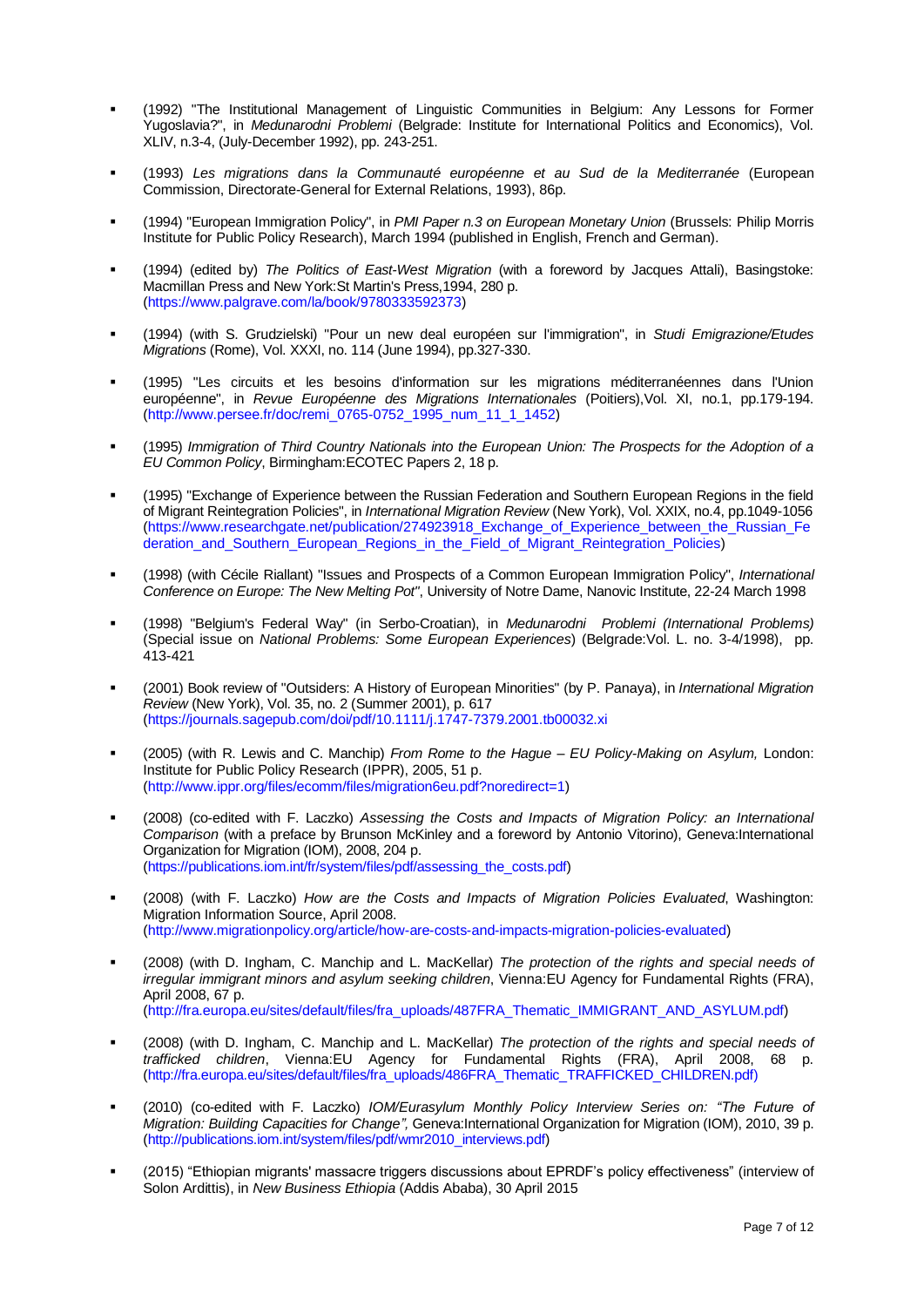[\(http://www.newbusinessethiopia.com/index.php/manufacturing/item/344-ethiopian-migrants-massacre](http://www.newbusinessethiopia.com/index.php/manufacturing/item/344-ethiopian-migrants-massacre-%20%20%20%20%20%20%20%20%20%20triggers-discussions-about-eprdf-s-policy%20effectiveness)  [triggers-discussions-about-eprdf-s-policy%20effectiveness\)](http://www.newbusinessethiopia.com/index.php/manufacturing/item/344-ethiopian-migrants-massacre-%20%20%20%20%20%20%20%20%20%20triggers-discussions-about-eprdf-s-policy%20effectiveness)

- (2015) *Solidarity Vouchers for Greece*, Berlin: Atlantic-Community, 8 July 2015 [\(http://www.atlantic](http://www.atlantic-community.org/-/solidarity-vouchers-for-greece)[community.org/-/solidarity-vouchers-for-greece\)](http://www.atlantic-community.org/-/solidarity-vouchers-for-greece)
- (2015) "Profughi, e ora?" (interview of Solon Ardittis), in *Q Code Mag* (Italy), 11 September 2015 (in Italian) [\(http://www.qcodemag.it/2015/09/11/profughi-e-ora/\)](http://www.qcodemag.it/2015/09/11/profughi-e-ora/)
- (2015) "On the future of EU asylum and free movement rules", in *The EU Observer* (Brussels), 15 September 2015 [\(https://euobserver.com/opinion/130266\)](https://euobserver.com/opinion/130266)
- (2015) "How can refugees be distributed fairly among EU member states?", in *Euractiv* (Brussels), 17 September 2015 [\(http://www.euractiv.com/section/justice-home-affairs/opinion/how-can-refugees-be-distributed-fairly-among](http://www.euractiv.com/section/justice-home-affairs/opinion/how-can-refugees-be-distributed-fairly-among-eu-member-states/)[eu-member-states/\)](http://www.euractiv.com/section/justice-home-affairs/opinion/how-can-refugees-be-distributed-fairly-among-eu-member-states/)
- (2015) "Migranti, non esiste una sola Europa" (interview of Solon Ardittis), in *Il Fatto Quotidiano* (Milan), 19 September 2015 (in Italian) [\(http://www.ilfattoquotidiano.it/2015/09/19/migranti-non-esiste-una-sola-europa](http://www.ilfattoquotidiano.it/2015/09/19/migranti-non-esiste-una-sola-europa-germania-da-143-euro-a-ogni-richiedente-svezia-garantisce-sanita-e-scuola-per-i-figli/2042120/)[germania-da-143-euro-a-ogni-richiedente-svezia-garantisce-sanita-e-scuola-per-i-figli/2042120/\)](http://www.ilfattoquotidiano.it/2015/09/19/migranti-non-esiste-una-sola-europa-germania-da-143-euro-a-ogni-richiedente-svezia-garantisce-sanita-e-scuola-per-i-figli/2042120/)
- (2015) "Réfugiés: il faut repenser la politique européenne", in *La Tribune* (Paris), 23 September 2015 (in French) [\(http://www.latribune.fr/opinions/tribunes/refugies-il-faut-repenser-la-politique-europeenne-](http://www.latribune.fr/opinions/tribunes/refugies-il-faut-repenser-la-politique-europeenne-507507.html)[507507.html\)](http://www.latribune.fr/opinions/tribunes/refugies-il-faut-repenser-la-politique-europeenne-507507.html) (re-published in Euractiv-France: "Repenser la relocalisation des réfugiés" [\(https://www.euractiv.fr/section/justice-affaires-interieures/opinion/repenser-la-relocalisation-des-refugies/\)](https://www.euractiv.fr/section/justice-affaires-interieures/opinion/repenser-la-relocalisation-des-refugies/)
- (2015) "Migranti, nel Def il governo chiede all'Ue flessibilità per 3,3 miliardi. Ma l'Italia ne spende solo 1,1: lo dicono i ministeri" (interview of Solon Ardittis), in *Il Fatto Quotidiano* (Milan),15 October 2015 (in Italian) [\(http://www.ilfattoquotidiano.it/2015/10/15/migranti-nel-def-il-governo-chiede-allue-flessibilita-per-33-miliardi](http://www.ilfattoquotidiano.it/2015/10/15/migranti-nel-def-il-governo-chiede-allue-flessibilita-per-33-miliardi-ma-litalia-ne-spende-solo-11-lo-dicono-i-ministeri/2104865/)[ma-litalia-ne-spende-solo-11-lo-dicono-i-ministeri/2104865/\)](http://www.ilfattoquotidiano.it/2015/10/15/migranti-nel-def-il-governo-chiede-allue-flessibilita-per-33-miliardi-ma-litalia-ne-spende-solo-11-lo-dicono-i-ministeri/2104865/)
- (2015) "Hungary shows EU aid does not 'buy' solidarity for refugees", in *Euractiv* (Brussels), 22 October 2015 [\(http://www.euractiv.com/section/migrations/opinion/hungary-shows-eu-aid-does-not-buy-solidarity-for-refugees/\)](http://www.euractiv.com/section/migrations/opinion/hungary-shows-eu-aid-does-not-buy-solidarity-for-refugees/)
- (2016) "The resurgence of nationalism in Europe" (interview of Solon Ardittis), in *I Epohi* (Athens), 24 January 2016 (in Greek) [\(http://www.eurasylum.org/wp-content/uploads/2016/12/Interview-in-I-Epohi.pdf\)](http://www.eurasylum.org/wp-content/uploads/2016/12/Interview-in-I-Epohi.pdf)
- (2016) "Taking stock of the Refugee Crisis", in *Euractiv* (Brussels), 25 January 2016 [\(http://www.euractiv.com/section/justice-home-affairs/opinion/taking-stock-of-the-refugee-crisis/\)](http://www.euractiv.com/section/justice-home-affairs/opinion/taking-stock-of-the-refugee-crisis/)
- (2016) "The financial costs of a two-year Schengen suspension)", in *Vocal Europe* (Brussels), 29 January 2016 [\(http://www.vocaleurope.eu/the-financial-costs-of-a-two-year-schengen-suspension/\)](http://www.vocaleurope.eu/the-financial-costs-of-a-two-year-schengen-suspension/)
- (2016) "Migranti, report segreto sul grande flop di Frontex" (interview of Solon Ardittis), in *Il Fatto Quotidiano*  (Milan), 31 January 2016 (in Italian) [\(http://www.eurasylum.org/wp-content/uploads/2016/12/Il-fatto.pdf\)](http://www.eurasylum.org/wp-content/uploads/2016/12/Il-fatto.pdf)
- (2016) "On the future of Schengen", in *The EU Reporter* (Brussels), 05 February 2016 (available in 27 languages) [\(https://www.eureporter.co/frontpage/2016/02/05/on-the-future-of-schengen/\)](https://www.eureporter.co/frontpage/2016/02/05/on-the-future-of-schengen/)
- (2016) "On the new EU humanitarian aid fund for refugees", in *New Europe* (Brussels), 07 March 2016 [\(http://neurope.eu/article/on-the-new-eu-humanitarian-aid-fund-for-refugees/\)](http://neurope.eu/article/on-the-new-eu-humanitarian-aid-fund-for-refugees/)
- (2016) "Three questions on the draft EU-Turkey agreement on Syrian refugees", in *Euractiv* (Brussels), 11 March 2016 [\(http://www.euractiv.com/section/global-europe/opinion/three-questions-on-the-draft-eu-turkey](http://www.euractiv.com/section/global-europe/opinion/three-questions-on-the-draft-eu-turkey-agreement-on-syrian-refugees/)[agreement-on-syrian-refugees/\)](http://www.euractiv.com/section/global-europe/opinion/three-questions-on-the-draft-eu-turkey-agreement-on-syrian-refugees/)
- (2016) "From Turkey to Libya : The EU refugee crisis' never-ending domino effect", in *Vocal Europe* (Brussels), 22 March 2016 [\(http://www.vocaleurope.eu/from-turkey-to-libya-the-eu-refugee-crisis-never](http://www.vocaleurope.eu/from-turkey-to-libya-the-eu-refugee-crisis-never-ending-domino-effect/)[ending-domino-effect/\)](http://www.vocaleurope.eu/from-turkey-to-libya-the-eu-refugee-crisis-never-ending-domino-effect/)
- (2016) "Rethinking the EU's approach to refugee resettlement and relocation policy", in *The EU Reporter* (Brussels), 13 April 2016 [\(https://www.eureporter.co/frontpage/2016/04/13/refugees-rethinking-the-eus](https://www.eureporter.co/frontpage/2016/04/13/refugees-rethinking-the-eus-approach-to-refugee-resettlement-and-relocation-policy/)[approach-to-refugee-resettlement-and-relocation-policy/\)](https://www.eureporter.co/frontpage/2016/04/13/refugees-rethinking-the-eus-approach-to-refugee-resettlement-and-relocation-policy/)
- (2016) "Matteo Renzi's 'Compact Migration' proposals: a step closer to a viable and comprehensive solution to the EU migrant crisis?", in *New Europe* (Brussels), 20 April 2016 [\(https://neurope.eu/article/matteo-renzis](https://neurope.eu/article/matteo-renzis-compact-migration-proposals-step-closer-viable-comprehensive-solution-eu-migrant-crisis/)[compact-migration-proposals-step-closer-viable-comprehensive-solution-eu-migrant-crisis/\)](https://neurope.eu/article/matteo-renzis-compact-migration-proposals-step-closer-viable-comprehensive-solution-eu-migrant-crisis/)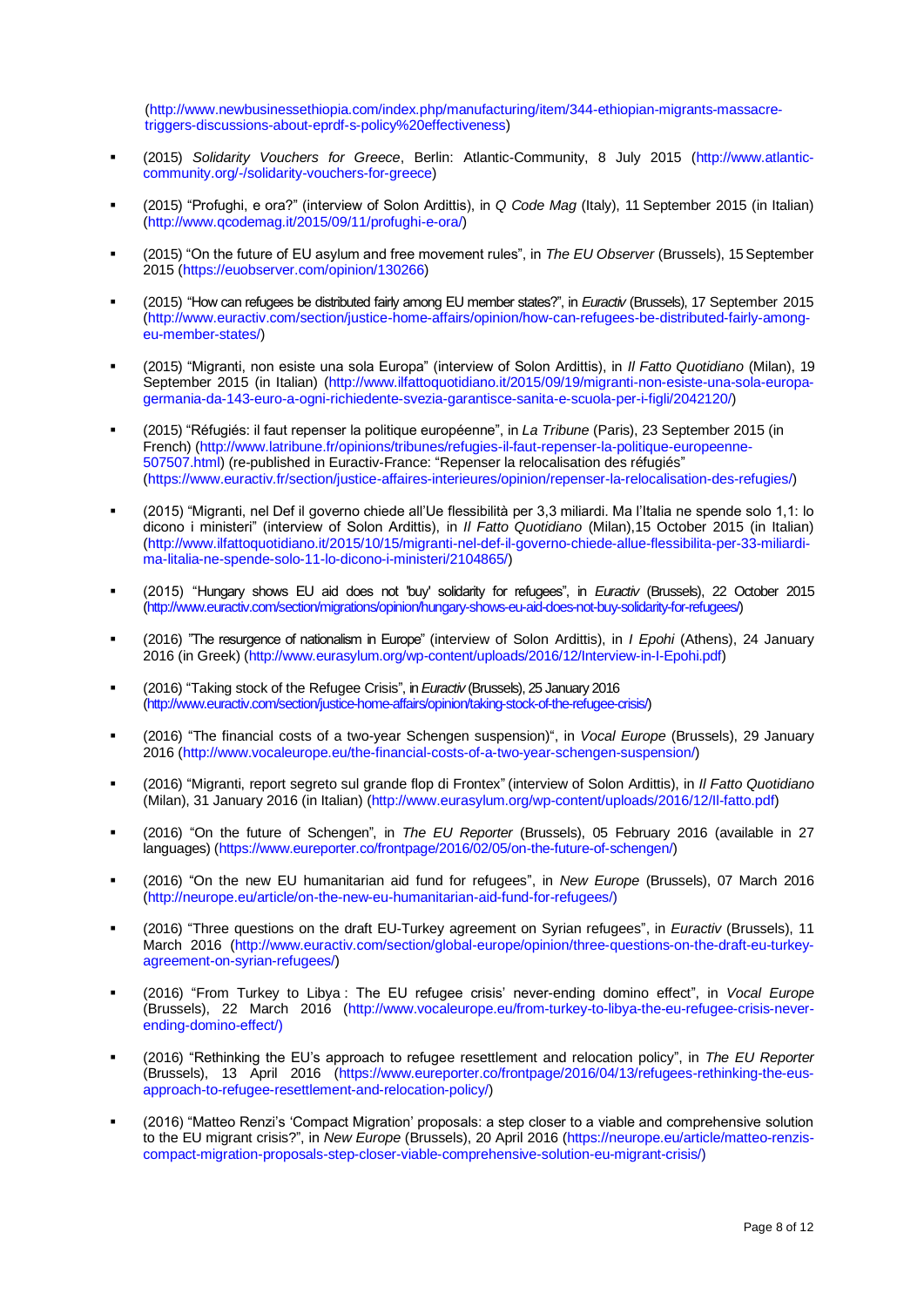- (2016) "The EU-Turkey agreement on refugees three weeks on: Too early to judge but a potentially promising start", in *Vocal Europe* (Brussels), 22 April 2016 [\(http://www.vocaleurope.eu/the-eu-turkey](http://www.vocaleurope.eu/the-eu-turkey-agreement-on-refugees-three-weeks-on-too-early-to-judge-but-a-potentially-promising-start/)[agreement-on-refugees-three-weeks-on-too-early-to-judge-but-a-potentially-promising-start/\)](http://www.vocaleurope.eu/the-eu-turkey-agreement-on-refugees-three-weeks-on-too-early-to-judge-but-a-potentially-promising-start/)
- (2016) "Towards a sustainable and fair system for processing asylum claims in the European Union?", in *Global Policy* (Durham), 29 April 2016 [\(http://www.globalpolicyjournal.com/blog/29/04/2016/towards-sustainable-and-fair-system-processing](http://www.globalpolicyjournal.com/blog/29/04/2016/towards-sustainable-and-fair-system-processing-asylum-claims-european-union)[asylum-claims-european-union\)](http://www.globalpolicyjournal.com/blog/29/04/2016/towards-sustainable-and-fair-system-processing-asylum-claims-european-union)
- (2016) "A global resettlement scheme for refugees in the EU", in *Refugees Deeply* (New York), 10 May 2016 [\(https://www.newsdeeply.com/refugees/articles/2016/05/10/a-global-resettlement-scheme-for](https://www.newsdeeply.com/refugees/articles/2016/05/10/a-global-resettlement-scheme-for-refugees-in-the-e-u)[refugees-in-the-e-u\)](https://www.newsdeeply.com/refugees/articles/2016/05/10/a-global-resettlement-scheme-for-refugees-in-the-e-u) (republished in *The Atlantic Council's MENA Source***,** 16 May 2016: [hhttp://www.atlanticcouncil.org/blogs/menasource/a-global-resettlement-scheme-for-refugees-in-the-eu;](http://www.atlanticcouncil.org/blogs/menasource/a-global-resettlement-scheme-for-refugees-in-the-eu#.VzrgIDS09oc.twitter) and in the *CGS Monitor*, 17 May 2016: [http://www.cgsmonitor.com/2016/05/17/global-resettlement-scheme](http://www.cgsmonitor.com/2016/05/17/global-resettlement-scheme-refugees-eu/)[refugees-eu/\)](http://www.cgsmonitor.com/2016/05/17/global-resettlement-scheme-refugees-eu/)
- (2016) "Has the EU-Turkey refugee deal collapsed?", in *Euractiv* (Brussels), 13 May 2016 [\(http://www.euractiv.com/section/global-europe/opinion/has-the-eu-turkey-refugee-deal-collapsed/\)](http://www.euractiv.com/section/global-europe/opinion/has-the-eu-turkey-refugee-deal-collapsed/)
- $(2016)$  "How real is the new irregular migration threat from Libya and what do the figures exactly say?", in *New Europe* (Brussels), 18 May 2016 [\(https://www.neweurope.eu/article/real-new-irregular-migration-threat](https://www.neweurope.eu/article/real-new-irregular-migration-threat-libya-figures-exactly-say/)[libya-figures-exactly-say/\)](https://www.neweurope.eu/article/real-new-irregular-migration-threat-libya-figures-exactly-say/)
- (2016) "Humanitarian Summit Must Address Border Management", in *Refugees Deeply* (New York) (Special series on the World Humanitarian Summit), 19 May 2016 [\(https://www.newsdeeply.com/refugees/op](https://www.newsdeeply.com/refugees/op-eds/2016/05/19/humanitarian-summit-must-address-border-management)[eds/2016/05/19/humanitarian-summit-must-address-border-management\)](https://www.newsdeeply.com/refugees/op-eds/2016/05/19/humanitarian-summit-must-address-border-management)
- (2016) "Avtalet EU-Turkiet hänger på allt skörare tråd" (interview of Solon Ardittis), in *Dagens Nyheter*  (Stockholm), 23 May 2016 (in Swedish) [\(http://www.eurasylum.org/wp-content/uploads/2016/12/Swedish](http://www.eurasylum.org/wp-content/uploads/2016/12/Swedish-paper.pdf)[paper.pdf\)](http://www.eurasylum.org/wp-content/uploads/2016/12/Swedish-paper.pdf)
- (2016) "Any new refugee policy leads emerging from recent UN initiatives?", in *Global Policy* (Durham), 26 May 2016 [\(http://www.globalpolicyjournal.com/blog/26/05/2016/any-new-refugee-policy-leads-emerging](http://www.globalpolicyjournal.com/blog/26/05/2016/any-new-refugee-policy-leads-emerging-recent-un-initiatives)[recent-un-initiatives\)](http://www.globalpolicyjournal.com/blog/26/05/2016/any-new-refugee-policy-leads-emerging-recent-un-initiatives)
- (2016) "Is it time for a public referendum on the future of EU immigration and asylum policy?", in *Europe's World* (Brussels), 08 June 2016 [\(http://europesworld.org/2016/06/08/time-public-referendum-future-eu](http://europesworld.org/2016/06/08/time-public-referendum-future-eu-immigration-asylum-policy/#.V1ggH6RunIU)[immigration-asylum-policy/#.V1ggH6RunIU\)](http://europesworld.org/2016/06/08/time-public-referendum-future-eu-immigration-asylum-policy/#.V1ggH6RunIU) (republished in *Europost*, 17 June 2016 : [http://www.europost.eu/article?id=17107\)](http://www.europost.eu/article?id=17107)
- (2016) "On the strategic significance of recent EU initiatives on migrant integration policy and highly skilled migration", in *Global Policy* (Durham), 23 June 2016 [\(http://www.globalpolicyjournal.com/blog/23/06/2016/strategic-significance-recent-eu-initiatives-migrant](http://www.globalpolicyjournal.com/blog/23/06/2016/strategic-significance-recent-eu-initiatives-migrant-integration-policy-and-highly-s)[integration-policy-and-highly-s\)](http://www.globalpolicyjournal.com/blog/23/06/2016/strategic-significance-recent-eu-initiatives-migrant-integration-policy-and-highly-s)
- (2016) "Will the new European Border and Coast Guard Agency restore trust in the EU's ability to protect its external borders?", in *New Europe* (Brussels), 30 June 2016 [\(https://www.neweurope.eu/article/will-new](https://www.neweurope.eu/article/will-new-european-border-coast-guard-agency-restore-trust-eus-ability-protect-external-borders/)[european-border-coast-guard-agency-restore-trust-eus-ability-protect-external-borders/\)](https://www.neweurope.eu/article/will-new-european-border-coast-guard-agency-restore-trust-eus-ability-protect-external-borders/)
- (2016) "Can the new EU Resettlement Framework face up to the challenges and complexities of the current refugee crisis?", in *ESharp* (Brussels), 21 July 2016 [\(http://esharp.eu/debates/external-action/can-the-new](http://esharp.eu/debates/external-action/can-the-new-eu-resettlement-framework-face-up-to-the-challenges-and-complexities-of-the-current-refugee-crisis)[eu-resettlement-framework-face-up-to-the-challenges-and-complexities-of-the-current-refugee-crisis\)](http://esharp.eu/debates/external-action/can-the-new-eu-resettlement-framework-face-up-to-the-challenges-and-complexities-of-the-current-refugee-crisis)
- (2016) "Can Obama's Pledging Summit rescue global resettlement policy?", in *Refugees Deeply* (New York) (Special series on the UN Summit on Refugees and Migrants), 02 September 2016 [\(https://www.newsdeeply.com/refugees/op-eds/2016/09/02/can-obamas-pledging-summit-rescue-global](https://www.newsdeeply.com/refugees/op-eds/2016/09/02/can-obamas-pledging-summit-rescue-global-resettlement-policy)[resettlement-policy\)](https://www.newsdeeply.com/refugees/op-eds/2016/09/02/can-obamas-pledging-summit-rescue-global-resettlement-policy)
- (2016) "Verdens ledere tager fælles ansvar for flygtninge" (interview of Solon Ardittis), in *Kristeligt Dagblad* (Copenhagen), 17 September 2016 (in Danish) [\(http://www.eurasylum.org/wp-content/uploads/2016/12/Danish-interview.pdf\)](http://www.eurasylum.org/wp-content/uploads/2016/12/Danish-interview.pdf)
- (2016) "UN must look beyond national solutions to the refugee crisis", in *Euractiv* (Brussels), 09 September 2016 [\(http://www.euractiv.com/section/global-europe/opinion/the-un-must-look-beyond-national-solutions-to](http://www.euractiv.com/section/global-europe/opinion/the-un-must-look-beyond-national-solutions-to-the-refugee-crisis/)[the-refugee-crisis/\)](http://www.euractiv.com/section/global-europe/opinion/the-un-must-look-beyond-national-solutions-to-the-refugee-crisis/) (republished in *The New Nation*, 18 September 2016: [http://thedailynewnation.com/news/107618/un-must-look-beyond-national-solutions-to-the-refugee](http://thedailynewnation.com/news/107618/un-must-look-beyond-national-solutions-to-the-refugee-%20crisis.html)[crisis.html\)](http://thedailynewnation.com/news/107618/un-must-look-beyond-national-solutions-to-the-refugee-%20crisis.html)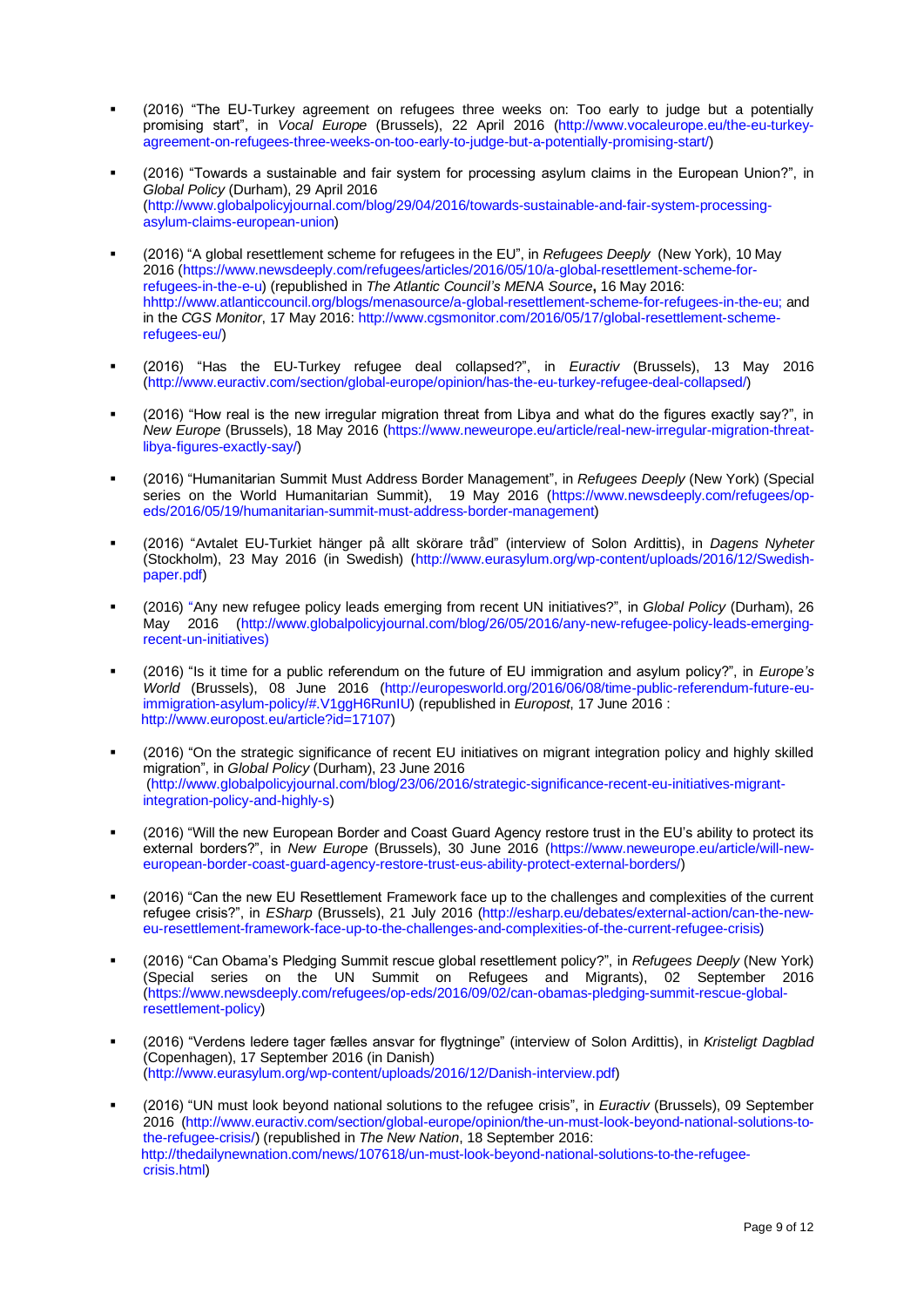- (2016) "Should Greece be reinstated in the Dublin system?", in *Global Policy* (Durham), 14 September 2016 [\(http://www.globalpolicyjournal.com/blog/14/09/2016/should-greece-be-reinstated-dublin-system\)](http://www.globalpolicyjournal.com/blog/14/09/2016/should-greece-be-reinstated-dublin-system)
- 2016) "Flexible solidarity: Rethinking the EU refugee relocation system after Bratislava", in *Europp – European Politics and Policy* (London), 21 September 2016 [\(http://blogs.lse.ac.uk/europpblog/2016/09/21/rethinking-refugee-system-after-bratislava/\)](http://blogs.lse.ac.uk/europpblog/2016/09/21/rethinking-refugee-system-after-bratislava/) (republished in *New Europe*, 25 September 2016: [https://www.neweurope.eu/article/rethinking-eu-refugee-relocation](https://www.neweurope.eu/article/rethinking-eu-refugee-relocation-system-bratislava/)[system-bratislava/,](https://www.neweurope.eu/article/rethinking-eu-refugee-relocation-system-bratislava/)and in *LSE Brexit*, 10 October 2016: [http://blogs.lse.ac.uk/brexit/2016/10/10/flexible-solidarity-the-eu-is-rethinking-its-refugee-relocation-system/\)](http://blogs.lse.ac.uk/brexit/2016/10/10/flexible-solidarity-the-eu-is-rethinking-its-refugee-relocation-system/)
- (2016) "Is the EU migration crisis coming to an end?", in *ESharp* (Brussels), 04 October 2016 [\(http://esharp.eu/debates/external-action/is-the-eu-migration-crisis-coming-to-an-end\)](http://esharp.eu/debates/external-action/is-the-eu-migration-crisis-coming-to-an-end)
- (2016) "EU får ingen gavn af Orbáns nederlag" (interview of Solon Ardittis), *Kristeligt Dagblad* (Copenhagen), 04 October 2016 (in Danish) [\(http://www.eurasylum.org/wp-content/uploads/2016/12/Danish](http://www.eurasylum.org/wp-content/uploads/2016/12/Danish-paper2.pdf)[paper2.pdf\)](http://www.eurasylum.org/wp-content/uploads/2016/12/Danish-paper2.pdf)
- (2016) "Vers quel système de relocalisation des réfugiés va l'UE?", in *The Huffington Post* (Paris), 07 Octobre 2016 [\(http://www.huffingtonpost.fr/solon-ardittis/vers-quel-systeme-de-relocalisation-des-refugies](http://www.huffingtonpost.fr/solon-ardittis/vers-quel-systeme-de-relocalisation-des-refugies-va-lue/)[va-lue/\)](http://www.huffingtonpost.fr/solon-ardittis/vers-quel-systeme-de-relocalisation-des-refugies-va-lue/)
- (2016) "Has the EU Improved External Border Protection?", in *World Policy* (New York), 24 October 2016 [\(http://www.worldpolicy.org/blog/2016/10/24/has-eu-improved-external-border-protection\)](http://www.worldpolicy.org/blog/2016/10/24/has-eu-improved-external-border-protection)
- (2016) "Isn't it a bit early to condemn the EU Migration Partnership Framework?", in *Euractiv* (Brussels), 25 October 2016 [\(http://www.euractiv.com/section/global-europe/opinion/isnt-it-a-bit-early-to-condemn-the-eu](http://www.euractiv.com/section/global-europe/opinion/isnt-it-a-bit-early-to-condemn-the-eu-migration-partnership-framework/)[migration-partnership-framework/\)](http://www.euractiv.com/section/global-europe/opinion/isnt-it-a-bit-early-to-condemn-the-eu-migration-partnership-framework/)
- (2016) "How to monitor the EU's new border security strategy", in The EU Observer (Brussels), 26 October 2016 [\(https://euobserver.com/opinion/135653\)](https://euobserver.com/opinion/135653)
- (2016) "Is the EU gradually renouncing its fundamental values in order to better protect its external borders?", in *Ethics & International Affairs* (New York, Carnegie Council), 14 November 2016 [\(https://www.ethicsandinternationalaffairs.org/2016/eu-gradually-renouncing-fundamental-values-order](https://www.ethicsandinternationalaffairs.org/2016/eu-gradually-renouncing-fundamental-values-order-better-protect-external-borders/)[better-protect-external-borders/\)](https://www.ethicsandinternationalaffairs.org/2016/eu-gradually-renouncing-fundamental-values-order-better-protect-external-borders/)
- (2016) "Should asylum seekers be returned to Greece under the Dublin system?", in *International New York Times-Kathimerini* (Athens), 10 December 2016 [\(http://www.eurasylum.org/wp-content/uploads/2017/01/Kathimerini-10-12-2016.pdf\)](http://www.eurasylum.org/wp-content/uploads/2017/01/Kathimerini-10-12-2016.pdf)
- (2016) "EU migration policy: Effective solidarity or ineffective implementation of existing Treaty provisions?", in *openDemocracy* (London) [\(https://opendemocracy.net/can-europe-make-it/solon-ardittis/eu-migration](https://opendemocracy.net/can-europe-make-it/solon-ardittis/eu-migration-policy-effective-solidarity-or-ineffective-implementa)[policy-effective-solidarity-or-ineffective-implementa\)](https://opendemocracy.net/can-europe-make-it/solon-ardittis/eu-migration-policy-effective-solidarity-or-ineffective-implementa)
- (2016) "Evropska komisija z dvoličnim predlogom za vračanje migrantov v Grčijo stopnjuje pritisk" (interview of Solon Ardittis), in *Dnevnik* (Ljubljana), 28 December 2016 (in Slovenian) [\(https://www.dnevnik.si/1042757972\)](https://www.dnevnik.si/1042757972)
- (2016) "Must-Read Stories on Refugees from 2016", in *Refugees Deeply* (New York), 29 December 2016 [\(https://www.newsdeeply.com/refugees/articles/2016/12/29/must-read-stories-on-refugees-from-2016\)](https://www.newsdeeply.com/refugees/articles/2016/12/29/must-read-stories-on-refugees-from-2016)
- (2017) "EU needs greater input from refugee groups", in *The EU Observer* (Brussels), 05 January 2017 [\(https://euobserver.com/opinion/136443\)](https://euobserver.com/opinion/136443)
- (2017) "The EU-Turkey migration deal one year on: is the jury finally out?", in *International New York Times-Kathimerini* (Athens), 22 March 2017 [\(http://www.ekathimerini.com/217048/opinion/ekathimerini/comment/the-eu-turkey-migration-deal-one-year](http://www.ekathimerini.com/217048/opinion/ekathimerini/comment/the-eu-turkey-migration-deal-one-year-on-is-the-jury-finally-out)[on-is-the-jury-finally-out\)](http://www.ekathimerini.com/217048/opinion/ekathimerini/comment/the-eu-turkey-migration-deal-one-year-on-is-the-jury-finally-out)
- (2017) "Why Marine Le Pen will never be France's President", in *ESharp* (Brussels), 10 May 2017 [\(http://esharp.eu/debates/the-uk-and-europe/why-marine-le-pen-will-never-be-frances-president\)](http://esharp.eu/debates/the-uk-and-europe/why-marine-le-pen-will-never-be-frances-president) (republished in *openDemocracy*, 17 May 2017, [https://opendemocracy.net/can-europe-make-it/solon](https://opendemocracy.net/can-europe-make-it/solon-ardittis/election-of-national-front-president-in-france-was-unlikely)[ardittis/election-of-national-front-president-in-france-was-unlikely\)](https://opendemocracy.net/can-europe-make-it/solon-ardittis/election-of-national-front-president-in-france-was-unlikely). Video version: <https://www.youtube.com/watch?v=pZ0pM8LWXz8>
- (2017) "Terrorism in Europe: What we know and what we should stop assuming", in *New Europe* (Brussels), 28 May 2017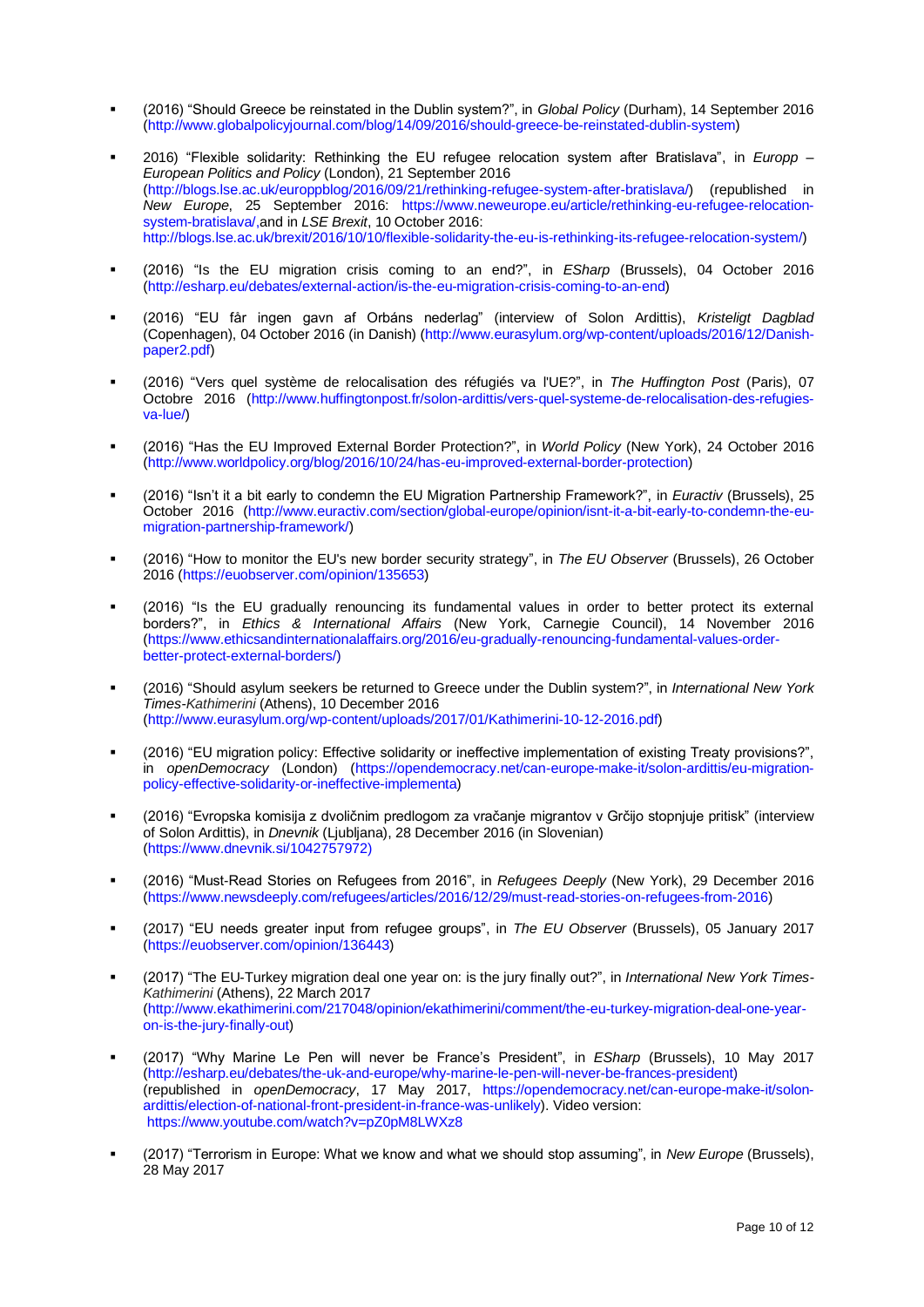[\(https://www.neweurope.eu/themencode-pdf-viewer-sc/?file=https://www.neweurope.eu/wp](https://www.neweurope.eu/themencode-pdf-viewer-sc/?file=https://www.neweurope.eu/wp-content/uploads/pdf/Issue-1213-28-May-03-June-2017.pdf&settings=011100111&lang=en-US#page=9)[content/uploads/pdf/Issue-1213-28-May-03-June-2017.pdf&settings=011100111&lang=en-US#page=9\)](https://www.neweurope.eu/themencode-pdf-viewer-sc/?file=https://www.neweurope.eu/wp-content/uploads/pdf/Issue-1213-28-May-03-June-2017.pdf&settings=011100111&lang=en-US#page=9)

- (2017) "Rethinking current approaches to terrorism in Europe", in *Euractiv* (Brussels), 08 June 2017 [\(https://www.euractiv.com/section/global-europe/opinion/rethinking-current-approaches-to-terrorism-in](https://www.euractiv.com/section/global-europe/opinion/rethinking-current-approaches-to-terrorism-in-europe/)[europe/\)](https://www.euractiv.com/section/global-europe/opinion/rethinking-current-approaches-to-terrorism-in-europe/)
- (2017) "Migrant relocation ruling raises many questions", in *The EU Observer* (Brussels), 08 September 2017 [\(https://euobserver.com/opinion/138943\)](https://euobserver.com/opinion/138943)
- (2017) "Live and let die? The end of the EU migrant relocation programme", in *openDemocracy* (London), 26 September 2017 [\(https://www.opendemocracy.net/can-europe-make-it/solon-ardittis/live-and-let-die-end-of](https://www.opendemocracy.net/can-europe-make-it/solon-ardittis/live-and-let-die-end-of-eu-migrant-relocation-programme)[eu-migrant-relocation-programme\)](https://www.opendemocracy.net/can-europe-make-it/solon-ardittis/live-and-let-die-end-of-eu-migrant-relocation-programme)
- (2017) "Direct cash grants to refugees: The EU experience in Turkey one year on", in *Humanitarian Law & Policy* (Geneva: ICRC), 07 November 2017 [\(http://blogs.icrc.org/law-and-policy/2017/11/07/direct-cash](http://blogs.icrc.org/law-and-policy/2017/11/07/direct-cash-grants-refugees-eu-experience-turkey-one-year/)[grants-refugees-eu-experience-turkey-one-year/\)](http://blogs.icrc.org/law-and-policy/2017/11/07/direct-cash-grants-refugees-eu-experience-turkey-one-year/)
- (2017) "EU migration policy cannot meet everyone's expectations", in *Euractiv* (Brussels), 10 November 2017 [\(https://www.euractiv.com/section/justice-home-affairs/opinion/eu-migration-policy-cannot-meet](https://www.euractiv.com/section/justice-home-affairs/opinion/eu-migration-policy-cannot-meet-everyones-expectations/)[everyones-expectations/\)](https://www.euractiv.com/section/justice-home-affairs/opinion/eu-migration-policy-cannot-meet-everyones-expectations/)
- (2017) "When will Greece's refugee emergency descend the EU policy agenda?", in *Global Policy* (Durham), 28 November 2017 [\(http://www.globalpolicyjournal.com/blog/28/11/2017/when-will-greece%E2%80%99s](http://www.globalpolicyjournal.com/blog/28/11/2017/when-will-greece%E2%80%99s-refugee-emergency-descend-eu-policy-agenda)[refugee-emergency-descend-eu-policy-agenda\)](http://www.globalpolicyjournal.com/blog/28/11/2017/when-will-greece%E2%80%99s-refugee-emergency-descend-eu-policy-agenda) (republished in *Refugees Deeply***,** 01 December 20017: [https://www.newsdeeply.com/refugees/community/2017/12/01/why-greeces-latest-refugee-emergency-feels](https://www.newsdeeply.com/refugees/community/2017/12/01/why-greeces-latest-refugee-emergency-feels-like-a-disturbing-deja-vu)[like-a-disturbing-deja-vu\)](https://www.newsdeeply.com/refugees/community/2017/12/01/why-greeces-latest-refugee-emergency-feels-like-a-disturbing-deja-vu)
- (2017) African migration to Europe: How can adequate data help improve evidence-based policymaking and *reduce possible misconceptions*?**,** Geneva:IOM GMDAC Data Briefing Series No. 11, November 2017, 7p. [\(https://publications.iom.int/system/files/pdf/gmdac\\_data\\_briefing\\_series\\_issue\\_11.pdf\)](https://publications.iom.int/system/files/pdf/gmdac_data_briefing_series_issue_11.pdf)
- (2017) "UN migration global compact for migration must be made fit for purpose", in *Irinnews* (Geneva), 18 December 2017 [\(http://www.irinnews.org/opinion/2017/12/18/un-global-compact-migration-must-be-made](http://www.irinnews.org/opinion/2017/12/18/un-global-compact-migration-must-be-made-fit-purpose)[fit-purpose\)](http://www.irinnews.org/opinion/2017/12/18/un-global-compact-migration-must-be-made-fit-purpose) (republished in *The Citizen*, 27 August 2018: [http://www.thecitizen.co.tz/oped/-UN-global](http://www.thecitizen.co.tz/oped/-UN-global-compact-for-migration-must-be-made-fit-for-purpose/1840568-4730942-tlxso7z/index.html)[compact-for-migration-must-be-made-fit-for-purpose/1840568-4730942-tlxso7z/index.html\)](http://www.thecitizen.co.tz/oped/-UN-global-compact-for-migration-must-be-made-fit-for-purpose/1840568-4730942-tlxso7z/index.html)
- (2017) "It's time to consider a two-tier EU immigration and asylum policy", in *Europe's World* (Brussels), 21 December 2017 [\(http://friendsofeurope.org/publication/its-time-consider-two-tier-eu-immigration-and-asylum](http://friendsofeurope.org/publication/its-time-consider-two-tier-eu-immigration-and-asylum-policy)[policy\)](http://friendsofeurope.org/publication/its-time-consider-two-tier-eu-immigration-and-asylum-policy)
- (2018) (with Chris Catrambone) "How to solve our broken refugee resettlement system", in *Thomson Reuters* (London), 30 January 2018 [\(http://news.trust.org/item/20180129145303-91ftm/\)](https://urldefense.proofpoint.com/v2/url?u=http-3A__news.trust.org_item_20180129145303-2D91ftm_&d=DwMFaQ&c=4ZIZThykDLcoWk-GVjSLmy8-1Cr1I4FWIvbLFebwKgY&r=gssXmyXcGXpH00W5EjCJob8HCjM7iO4ljCyb0mnevlo&m=O6erIN9HFLiauHv8I7PSpSD_RrK484QfHiTX78MqzE8&s=dNfQk7jbhQeQ_snJmIpm2bolhStJW-YSSz8WSz5Y3SI&e=) (republished in *Rights in Exile*, March 2018: [http://rightsinexile.tumblr.com/post/171407674591/how-to-solve-our-broken](http://rightsinexile.tumblr.com/post/171407674591/how-to-solve-our-broken-refugee-resettlement)[refugee-resettlement\)](http://rightsinexile.tumblr.com/post/171407674591/how-to-solve-our-broken-refugee-resettlement)
- (2018) (with Chris Catrambone) "De nouveaux modèles d'accueil et de réinstallation des réfugiés existent, cessons de les critiquer et mettons-les en œuvre!", in *The Huffington Post* (Paris), 02 February 2018 [\(http://www.huffingtonpost.fr/2018/02/02/de-nouveaux-modeles-daccueil-et-de-reinstallation-des-refugies](http://www.huffingtonpost.fr/2018/02/02/de-nouveaux-modeles-daccueil-et-de-reinstallation-des-refugies-existent-cessons-de-les-critiquer-et-mettons-les-en-oeuvre_a_23350891/)[existent-cessons-de-les-critiquer-et-mettons-les-en-oeuvre\\_a\\_23350891/\)](http://www.huffingtonpost.fr/2018/02/02/de-nouveaux-modeles-daccueil-et-de-reinstallation-des-refugies-existent-cessons-de-les-critiquer-et-mettons-les-en-oeuvre_a_23350891/)
- (2018) "How Blockchain can benefit migration programmes and migrants", in *IOM Global Migration Data Portal* (Berlin: International Organization for Migration - IOM), 22 February 2018 [\(https://migrationdataportal.org/blog/how-blockchain-can-benefit-migration-programmes-and-migrants\)](https://migrationdataportal.org/blog/how-blockchain-can-benefit-migration-programmes-and-migrants) (republished in *Refugees Deeply***,** 26 February 2018: [https://www.newsdeeply.com/refugees/community/2018/02/26/how-blockchain-could-make-refugee](https://www.newsdeeply.com/refugees/community/2018/02/26/how-blockchain-could-make-refugee-programs-more-transparent)[programs-more-transparent\)](https://www.newsdeeply.com/refugees/community/2018/02/26/how-blockchain-could-make-refugee-programs-more-transparent)
- (2018) (with Chris Catrambone) "Rohingya Refugees and Socio-Economic Regeneration in Cox's Bazar", in *Global Policy* (Durham), 06 April 2018 [\(https://www.globalpolicyjournal.com/blog/06/04/2018/rohingya](https://www.globalpolicyjournal.com/blog/06/04/2018/rohingya-refugees-and-socio-economic-regeneration-coxs-bazar)[refugees-and-socio-economic-regeneration-coxs-bazar\)](https://www.globalpolicyjournal.com/blog/06/04/2018/rohingya-refugees-and-socio-economic-regeneration-coxs-bazar) (republished in *The Dhaka Tribune***,** 11 April 2018: [http://www.dhakatribune.com/opinion/op-ed/2018/04/11/regeneration-coxs-bazar/\)](http://www.dhakatribune.com/opinion/op-ed/2018/04/11/regeneration-coxs-bazar/)
- (2018) "The end of EU migration policy", in *Euractiv* (Brussels), 25 June 2018 [\(https://www.euractiv.com/section/future-eu/opinion/the-end-of-eu-migration-policy/\)](https://www.euractiv.com/section/future-eu/opinion/the-end-of-eu-migration-policy/)
- (2018) Interview of Solon Ardittis and other experts on the Trump administration's immigration policies, in *The Atlantic* (Washington D.C.), 29 June 2018